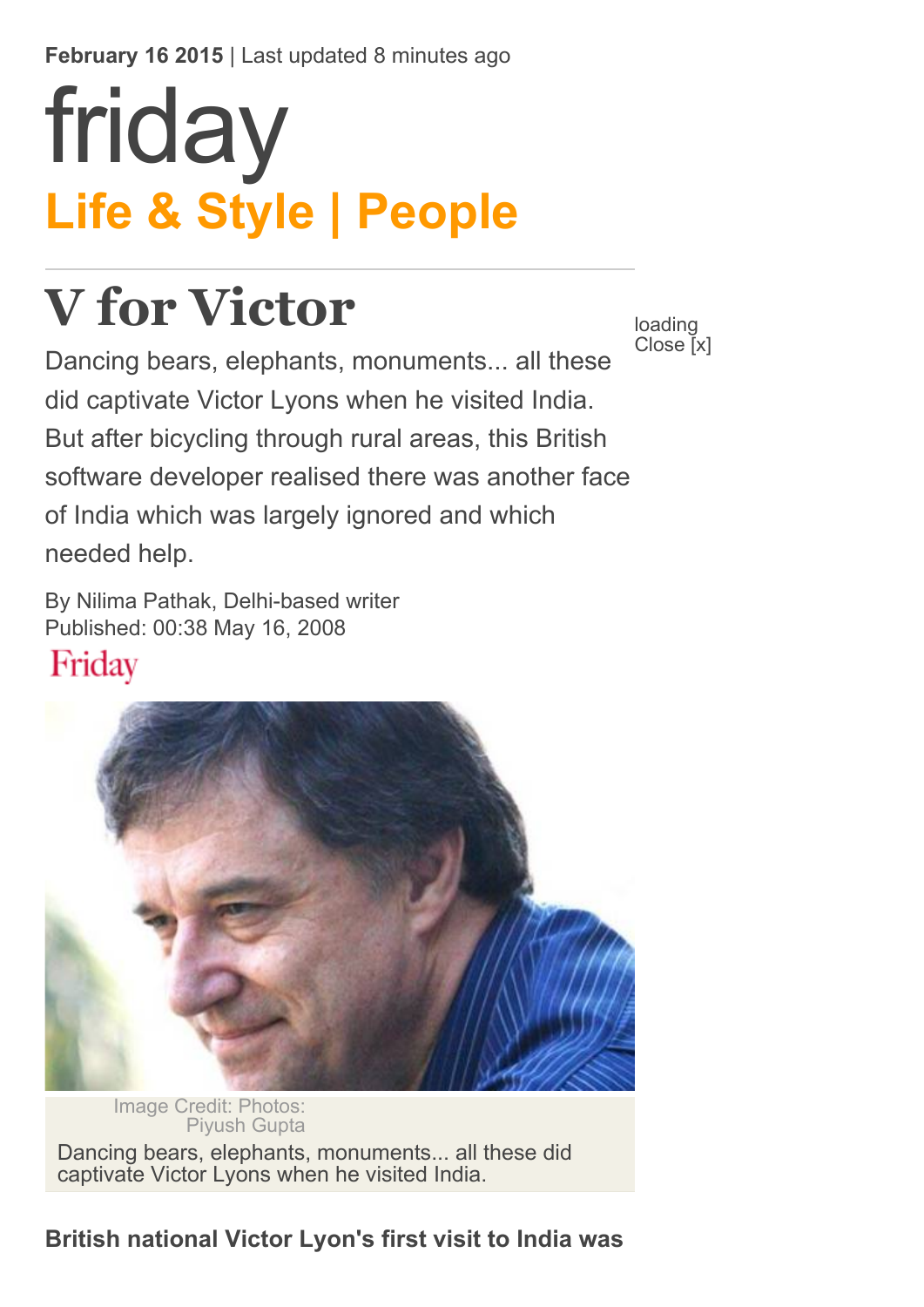as a tourist in 1991. He had read and heard a lot about the east that he was keen to learn more about the country's culture, people, heritage and philosophy first hand. But his first visit would change the course of his life.

Victor was captivated by all that he saw and experienced. "The country was overwhelming. The street scenes in Jaipur, the camels, elephants, donkeys, dancing bears, owls, kids begging, Mughal monuments... everything is still firmly imprinted on my mind," he says.

Victor immediately made up his mind: he would one day return to spend a lot of time here.And he did: years later, after experiencing many ups and downs in his life, Victor returned to India to set up Tara Akshar, the fastest and most effective literacy programme in South Asia. He has helped over 44,000 women become literate across Northern India.

But before we open that chapter of his life, a brief flashback ...

Victor was born in 1949 in Leeds, north of England. "Leeds had a population of half a million people and lots of textile factories. There are few left now because much of the world's clothes manufacturing has now shifted to India and other parts of Asia."



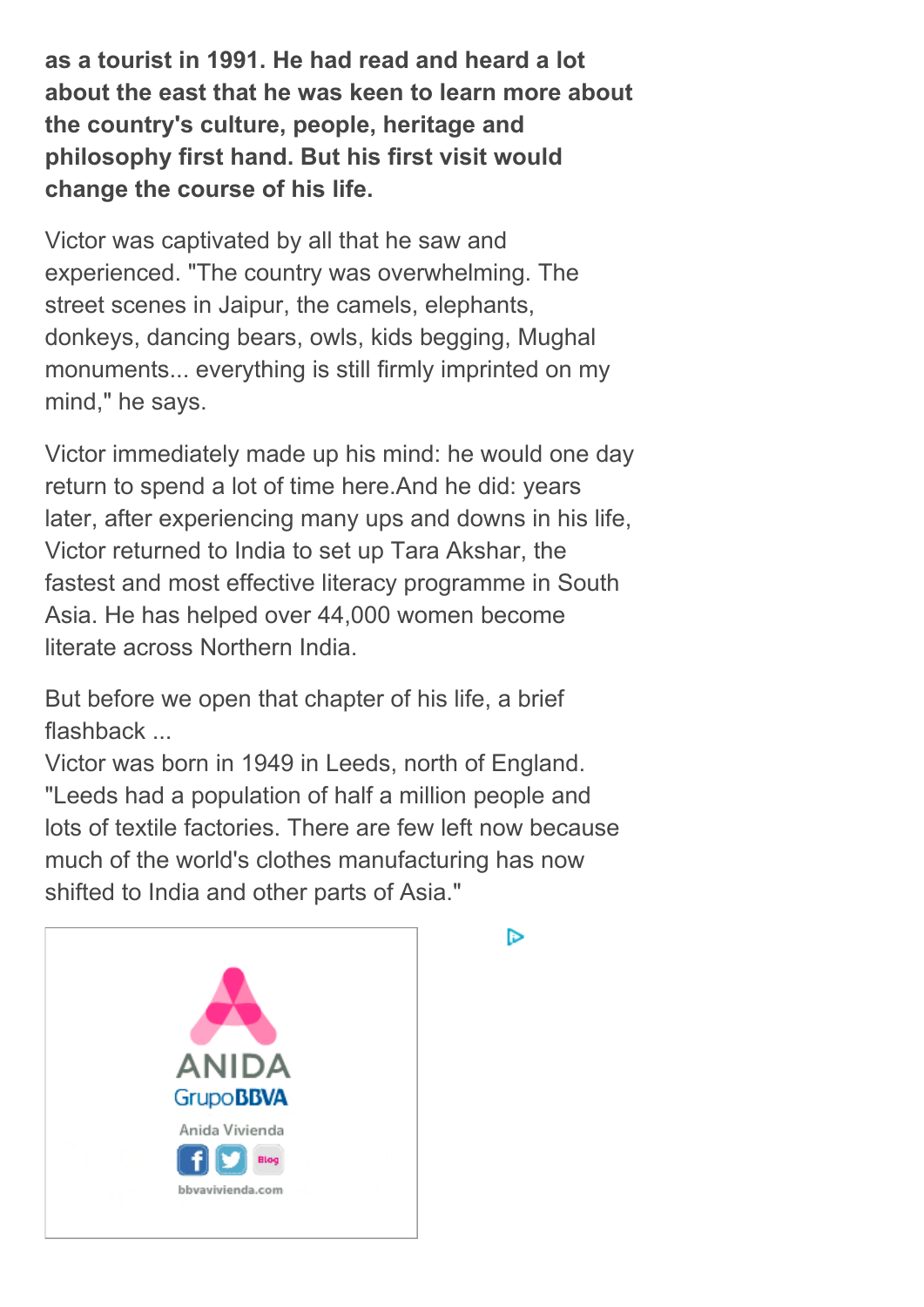His father, Abram Lyons, was a tailor and manufactured made-to-measure high quality suits for men and women. "I still have the unfortunate habit of getting a first impression of someone from what he or she is wearing," he says.

"My father worked all hours but did not enjoy it. He took pride in the quality of the clothes he produced, but hated being in business and having to manage people." So strong was his dislike of his job that he dissuaded his son from following in his footsteps. Instead, he wanted Victor to pursue a course in medicine or law.

"School was a strange experience. Half the time you were learning stuff that was useless. While some teachers were good, others did not know how to teach.'' Victor loved English and was good at maths. "I was lucky that our school did lots of drama (theatre) and I spent a lot of my time doing photography, which was a passion."

At 15, while at school, photography was his first source of income. He would take fancy studio portraits of anyone he thought had an interesting face. "My cousin would send streams of her girlfriends to me who would pay me fairly well for getting their portraits done.''

At 17, Victor got busy running a 'Light Show' – a psychedelic concoction of photos, film loops and abstract patterns projected on to a 10x10m screen which was positioned behind a rock group that was performing at a concert.

But of course his parents, keen that their son should take up a proper profession, "brainwashed'' him into enrolling at Bristol University Medical School.

"After two months of cutting up bodies, I switched to psychology," he says. But he found that course disappointing, too. He discovered that studying animal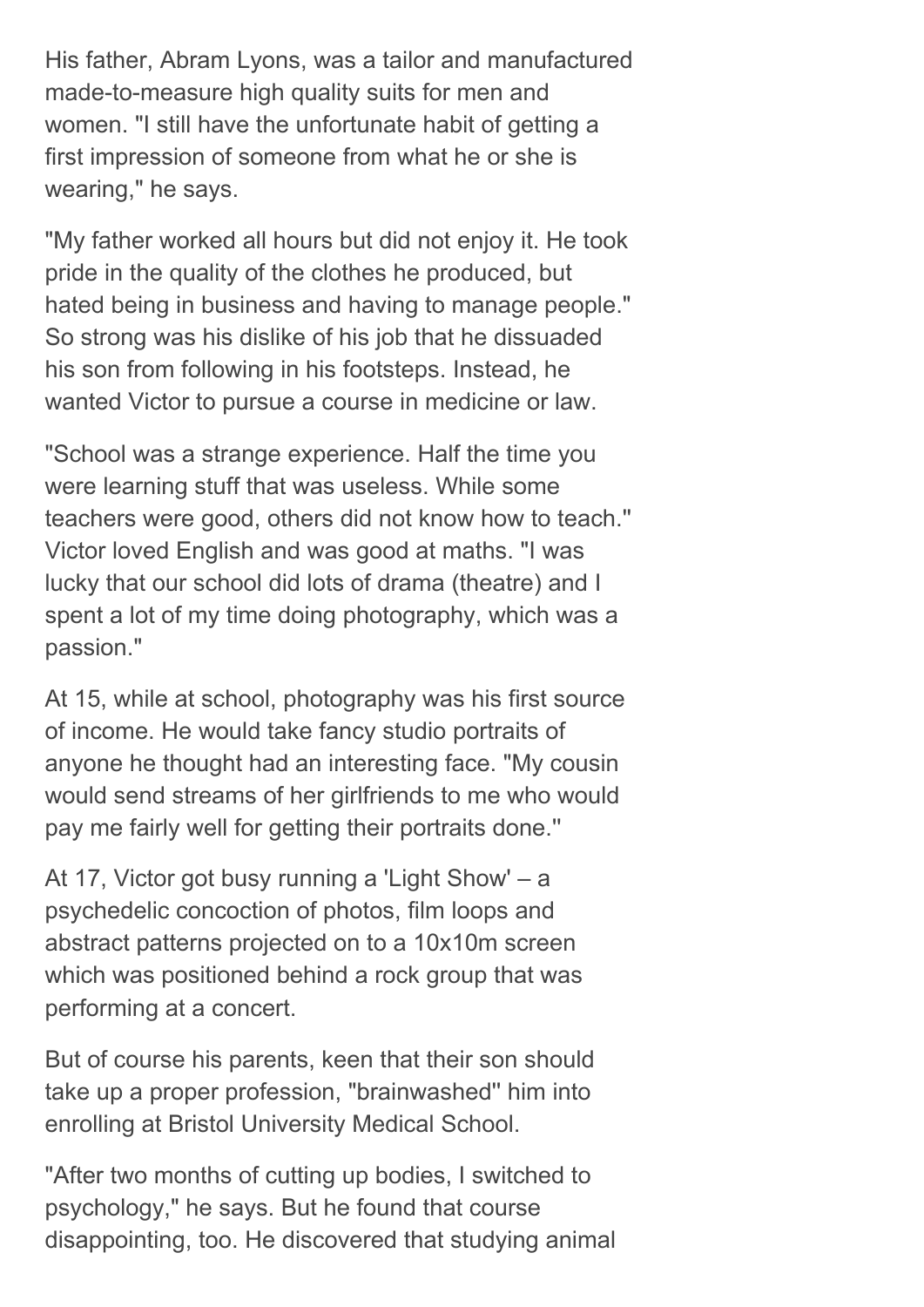behaviour did not tell anything about what made people happy or unhappy – a subject he wanted to explore.

"The university did not tell me how the mind works. I spoke to psychiatrists and learnt that one could categorise the symptoms of madness and the symptoms of depression, but what caused happiness and unhappiness remained unknown."

Spending several years reading and talking to experts, he eventually found a group of therapists in California who had a reasonably sensible model of how the mind worked. "They specialised in treating people, including war veterans who were suffering from post-traumatic stress disorders. The system of counselling they developed was called metapsychology, which is now used in many countries.

It is helpful for stress, trauma and depression, but not in cases of schizophrenia or other psychotic illnesses and personality disorders," he says.

From the early 1980s, Victor started practising in the south of England as a counsellor specialising in crimerelated Post-Traumatic Stress Disorder (PTSD).

"There happens to be an enormous proportion of the population [suffering from this].'' At about this time, the personal computer made its appearance and Victor was fascinated by it. He soon began to juggle psychological therapy with software development. And then the 1991 trip to India happened.

Victor spent some time in a retreat in Kulu in Himachal Pradesh. But it was not all fun and enlightenment. He came down with a bout of dysentery. Though he got better, it kept recurring for many years. "I must have got it from a lassi I had in Rajasthan.

I went to the best hospitals in the UK, but could not get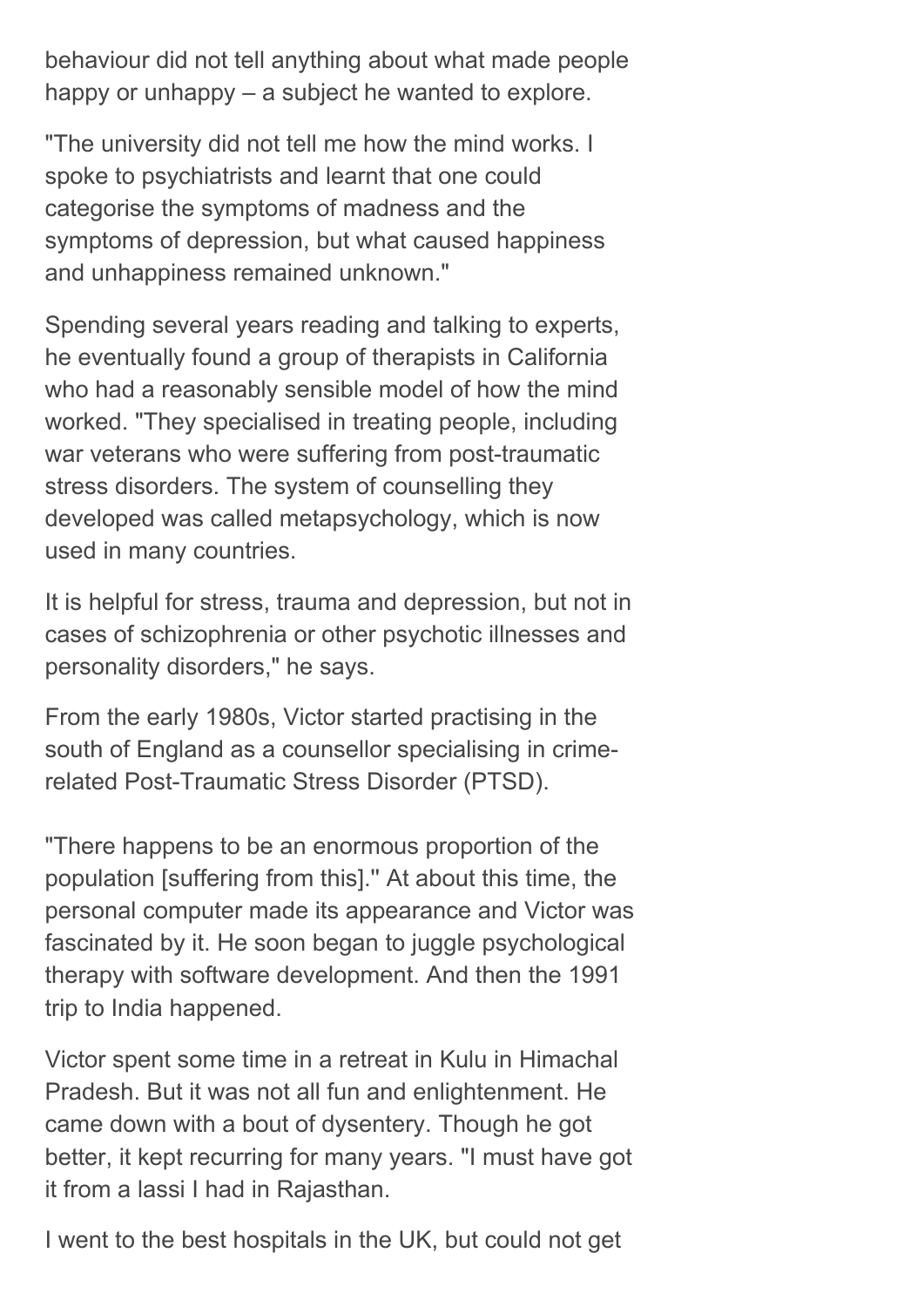rid of the dysentery till I came back to Delhi and consulted an ayurvedic doctor." However, his experience at the retreat had a major impact on his life. "The accumulated benefits of a lifetime of meditation came flooding out on a Himalayan mountainside.

It is an indescribable experience and I felt so much at peace with myself." After returning to England, he set up a therapy delivery centre for crime victims in South London along with his colleagues.

"Thanks to the metapsychology techniques we were using, particularly a technique called TIR (Traumatic Incident Reduction), we got remarkable results."

In 1995, he was invited to set up a therapy delivery centre in Miami, Florida – an opportunity that he grabbed. However, six months later, he ran into financial and visa problems. Fortuitously, he met a woman who was to become his second wife. (His first marriage took place in 1976.)

Together they began working on IT's hot new idea at the time – websites for the internet. Three years later, they launched one of the first online shopping sites called Merchandizer which went on to win a major award.

The publicity fuelled sales of their software and within a few weeks, they were outselling IBM's competitive offering.

"We had documents from Morgan Stanley's valuer saying we were worth \$17 million. And imagine, we were still working out of our garage! It was an exciting yet stressful phase."

But by 2002, the dotcom bubble burst. The stress showed in many ways. Being married to his business partner took its toll and Lyons walked out of his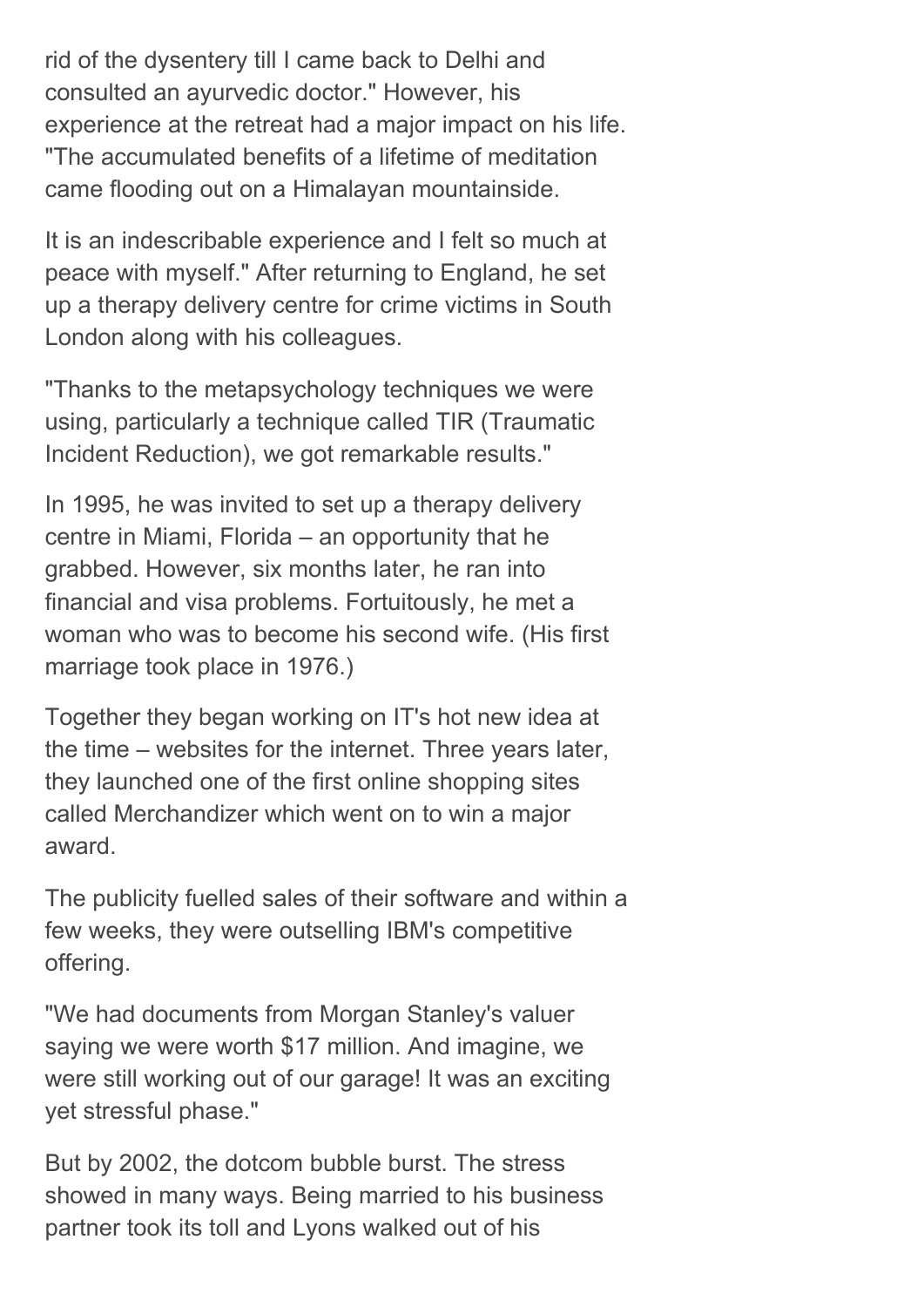marriage and his business.

"I spent a year being a beach bum in Florida. Every morning I would get up at sunrise, run barefoot on the beach, swim ... I took life easy. I strongly recommend this lifestyle to anyone who has just lost \$17million and a marriage," says Victor.

It was during this phase of his life that he met Dr Ashok Khosla, a leading expert on poverty alleviation and sustainable development in poor rural and urban communities.

Dr Ashok runs the Delhi-based NGO, Development Alternatives, an organisation established in 1983 to promote sustainable development in India.

Victor was keen to return to India to work, and meeting Ashok gave him the impetus to pursue his dream. By sheer coincidence, he bumped into a friend and former colleague in London, who had set up a software company in India.

A few weeks later, Victor was flying to India to work in his friend's company. He landed in Punjab and divided his time between working in the software company and wandering around villages learning about rural life.

"I wanted to do health education projects. But I was amazed to find that the villagers, especially women of child-bearing age, were clueless about simple health prevention measures including washing their hands and clearing stagnant water in areas around their houses. It became impossible to educate them as they could not read booklets and posters," he says.

So Victor decided to concentrate on writing a literacy program and moved to Delhi. In his spare time, he would bicycle around the city, exploring places and trying to get a feel of the place and its people. "I find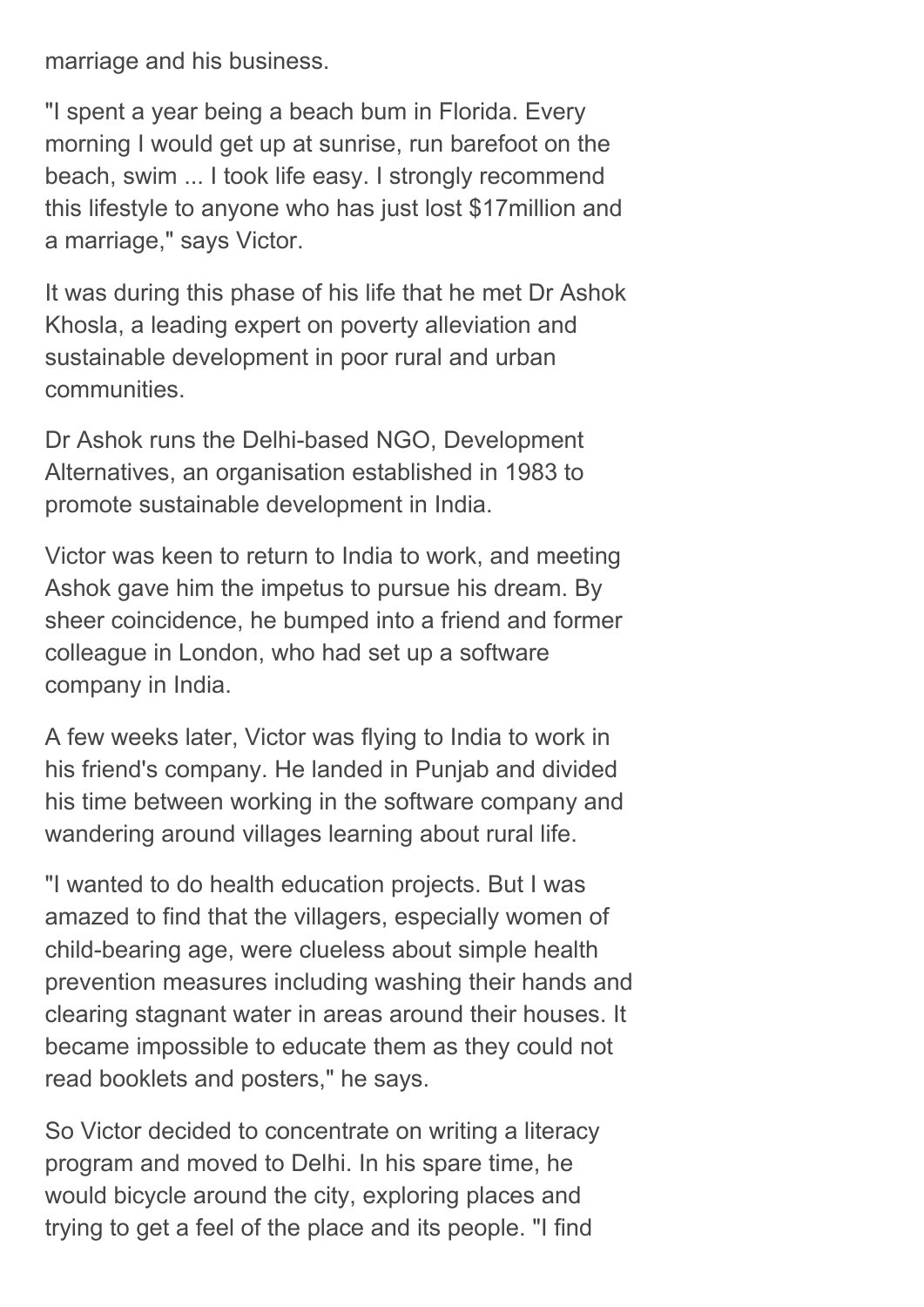India strange in many ways. News reporting on poverty is appalling. I feel outraged that nobody, except a few NGOs, seems to be doing anything about child mortality.

"In India, about 700 million people, which is more than 10 per cent of the world's population, are either illiterate or semi-literate. But if a program is produced that can make people literate in an easy manner, it can turn the tide.

"Since illiterate people cannot read, it is not possible to lend them money on a contract basis. This is the reason why most illiterate women are taken for a ride financially by landlords, their own husbands, other villagers.''

The program, Tara Akshar, began on an experimental basis. Local labourers were offered free lunch and Rs 100 – sops to get them to enrol for the program.

"Although we were able to teach them basic things within a week, we realised that it was not sustainable. It was not right or feasible to bribe people into learning. So, now they are taught the programme over a period of six weeks."

The program is administered by Development Alternatives which has set up 291 centres in Northern India, mostly in the backward areas of Bihar, Jharkhand, Madhya Pradesh, Haryana and Uttar Pradesh.Colonel M. S. Ahluwalia, a retired army officer, is the man behind this network.

"His expertise in managing large-scale training operations has been vital to the success of Tara Akshar's implementation," says Victor. "To run centres in the most remote parts of India, and to get consistent results, you need relentless efforts and a military kind of discipline.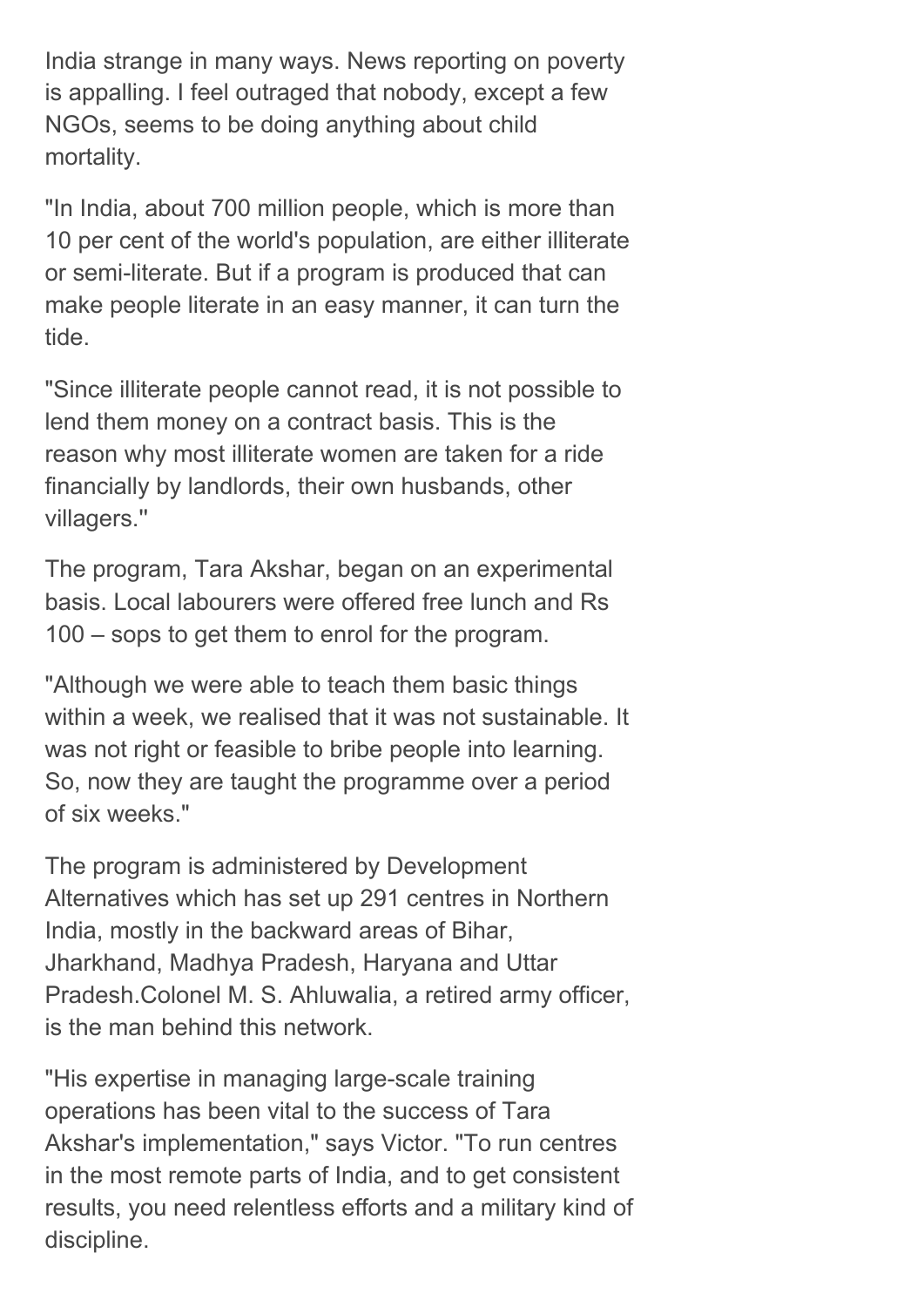It is not possible to just tell people what to do and let them get on with it. You have to make them accountable and give them pride in their work.

Without these factors, projects are likely to fail."Fast forward to the present:Tara Akshar teaches illiterate people in the age group of 8 to 50 to read and write, says Victor. Eight students in each class study up to 100 minutes a day.

The first step was to identify the NGOs; then train the master trainers who in turn trained the instructors who then taught the students. The new system included the use of computer software, special playing cards and writing books. In villages where electricity is a problem, Tara Akshar uses flip charts as course material.

While in the past it had an average dropout rate of 12 per cent and an average pass rate of 70 per cent, now the drop rate is 2 per cent and pass rate has climbed to 90 per cent.

Victor now spends most of his time developing new programs. He has introduced Swasthya Gyan (health education). It trains and empowers the Tara Akshar graduates to become experts on health care. They instruct villagers on how to clear stagnant water that breeds mosquitoes; use proper toilets, set up water filter systems...

Angrezi Gyan is an English speaking course.

At several places that Victor visited in India, people implored him to write an English-speaking course. Having worked on it for two years, he has it ready now. "We are also writing programs in Hindi, Punjabi, Urdu and English."

#### I

I like the fact that there is never a dull moment in India.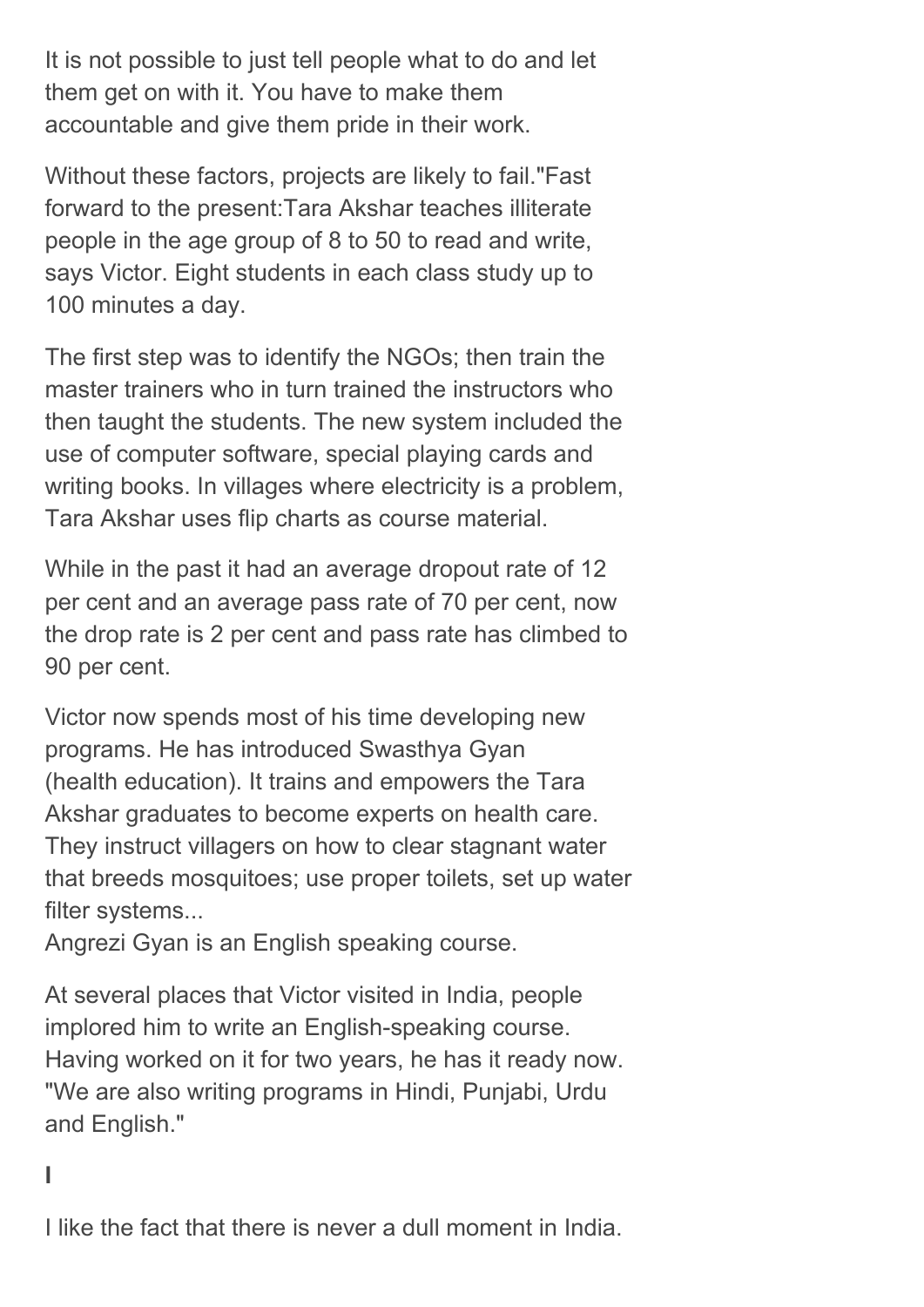On any street corner, or in any field at any time of the day there is something interesting to see – an exotic bird, a pretty sari, a camel, or just an interesting face.

I am convinced there is a cure for poverty in India. We just have to keep researching till we find a solution. I am convinced that step one is literacy classes, step two is health education and step three, maybe, is to link up companies in the cities with literacy graduates in the villages.

I treat life as a challenge. I have a formula. I ask the question, 'What is the biggest problem affecting a large number of people that nobody has solved?' And I work towards fixing it.

I respect people who go out on a limb, try something different and break the normal codes. My hero is the Indian scientist M S Swaminathan whose work on plant seeds with increased yields put a stop to repeated famines in India.

I am very serious about everything. And am not good at small talk. If I were, I would get more dinner party invitations!

I have no empathy for people who live only for themselves and their own careers and do not care about other people. This seems to be the condition that 99 per cent of the population lives in.

If I had the power, I would change the Indian government's mindset so authorities concerned would be held accountable.

In my spare time, I take photographs and watch movies.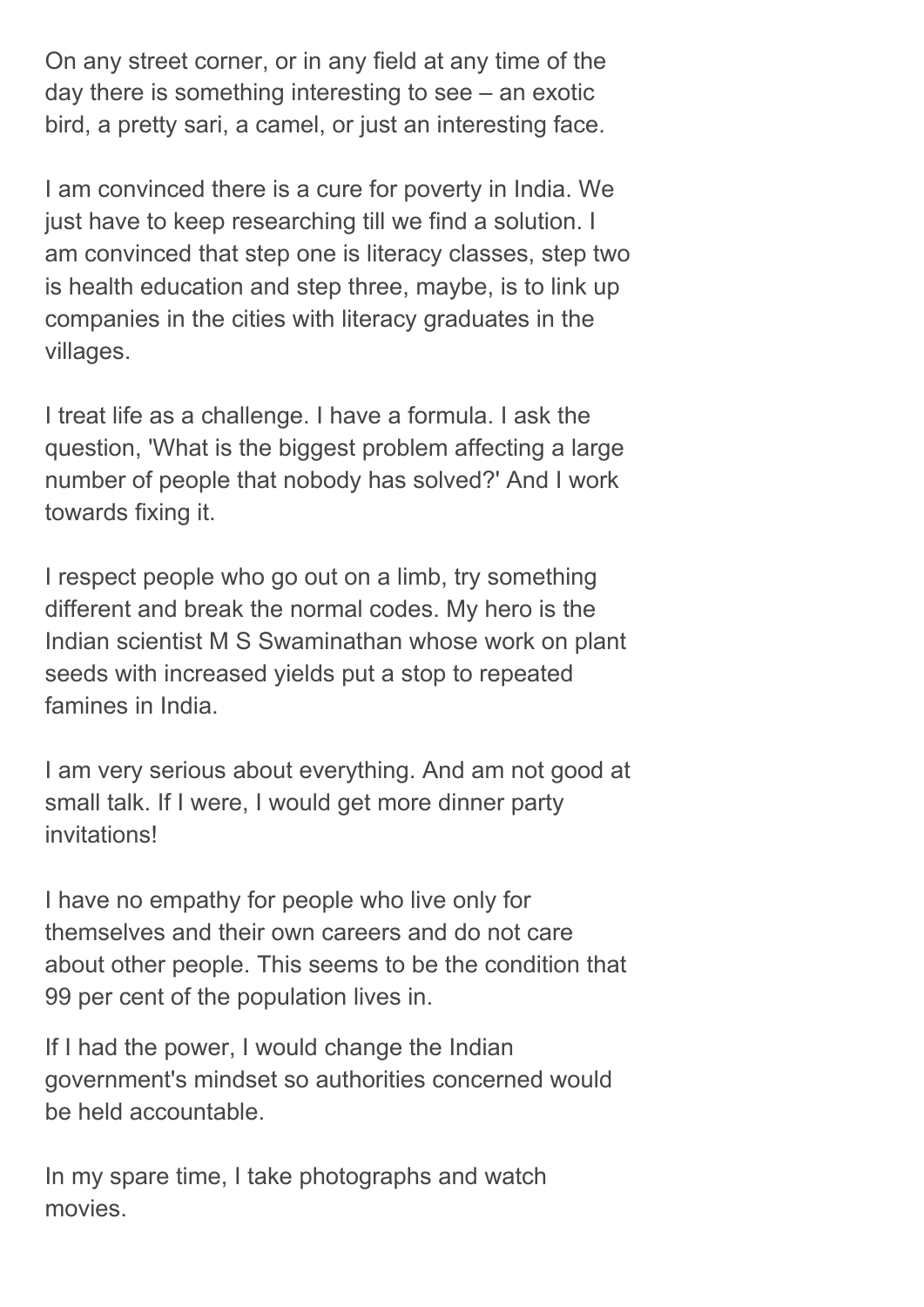Me

Me and education

An essential process that everyone needs. India's failure to educate most of its people is appalling. There is no excuse for it. It is only so because no one cares. Twenty five per cent teachers do not turn up at schools to take their classes. Why does nobody sack them?

Me and the regrets in life

I have not been able to

work towards making metapsychology and TIR popular. They are used in many places, but ought to have been on the syllabus of every university in the world.

Me and the awards I look forward to: I am only interested in the prize money, not the fame. Me and the hardcore truths of life: I have discovered that I cannot be good at everything!

#### Myself

People will not readily bear pain unless there is hope. What kind of pains did you go through after launching Tara Akshar?

I was convinced that Tara Akshar would work because we had gone back to the first principles and theoretically it just had to succeed.

But the initial times were tough, when things were not moving and happening. Once the reasons were uncovered, we were able to fix things and everything started working magically. The relief was enormous.

It is said that there is no end to learning. While teaching, what lessons did you learn?I must speak